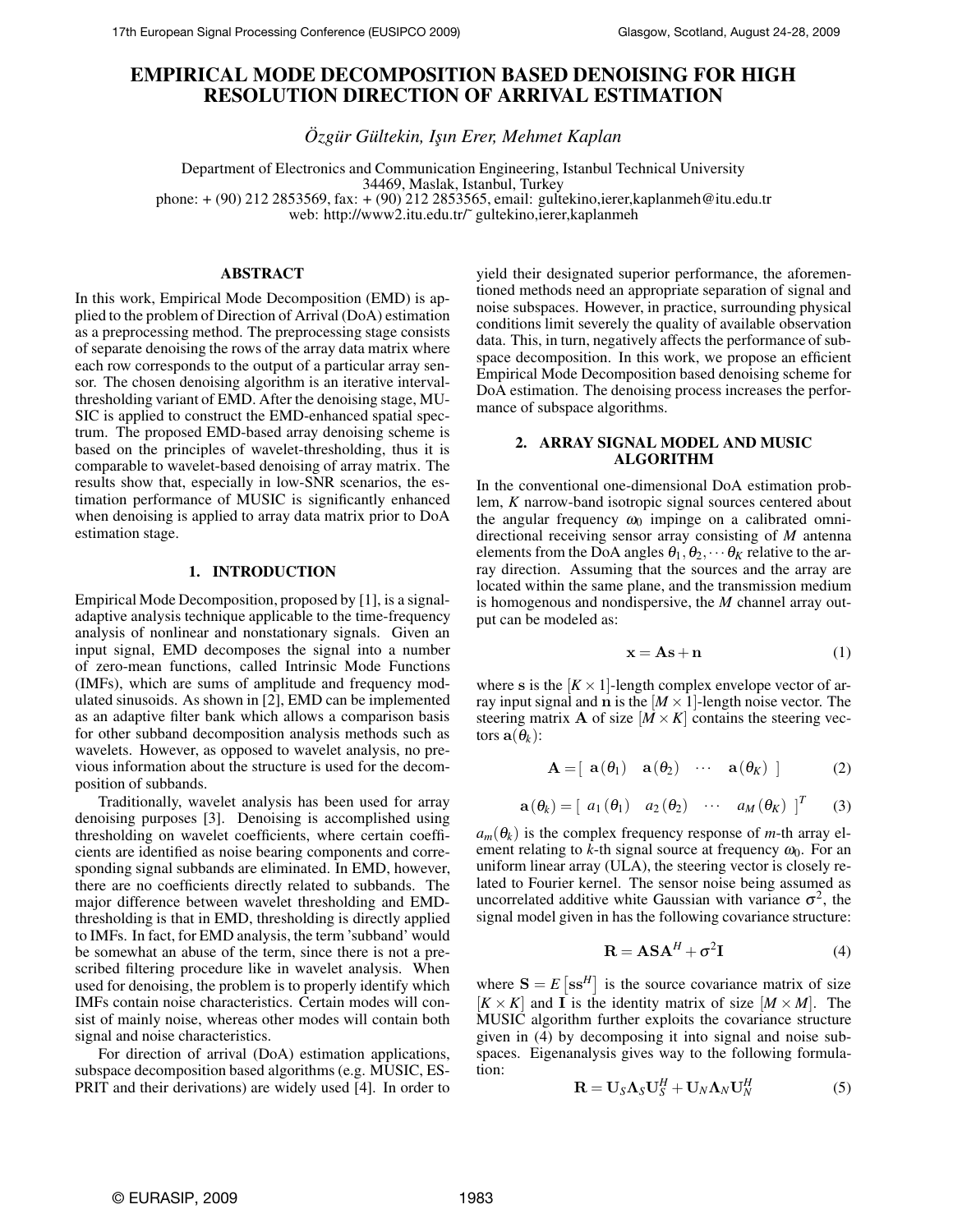where the diagonal matrix  $\Lambda_S$  consists of the *K* largest eigenvalues, the matrix  $U<sub>S</sub>$  consists of corresponding signal eigenvectors, the diagonal matrix  $\Lambda_N$  consists of the  $(M - K)$  remaining eigenvalues and the matrix  $U_N$  consists of corresponding noise eigenvectors. The signal subspace **U***<sup>S</sup>* lies in the column space of the steering matrix **A**. The noise subspace **U***N*, however, is orthogonal to the signal subspace, and therefore, to the steering matrix. Moreover, it is also orthogonal to each steeering vector  $\mathbf{a}(\theta)$  which is a subspace of the steering matrix. Using these relations, the MUSIC pseudospectrum is formed as:

$$
P_{MUSIC}(\theta) = \frac{1}{\mathbf{a}^H(\theta) \mathbf{U}_N \mathbf{U}_N^H \mathbf{a}(\theta)}
$$
(6)

The root-MUSIC version of the algorithm uses a polynomial expression for the spectrum. For the standard ULA the steering polynom is:

$$
\mathbf{a}(z) = \begin{bmatrix} 1 & z & \cdots & z^{N-1} \end{bmatrix}^T \tag{7}
$$

Ideally, the following relation between  $a(z)$  and  $a(\theta)$  should hold:

$$
\left[\mathbf{a}(z)\right]_{z=e^{j\theta}} = e^{j\left(\frac{N-1}{2}\right)\theta} \mathbf{a}(\theta) \tag{8}
$$

Using (6) the MUSIC spectrum becomes

$$
P_{MUSIC}(z) = \frac{1}{\mathbf{a}^H \left(\frac{1}{z^*}\right) \mathbf{U}_N \mathbf{U}_N^H \mathbf{a}(z)}
$$
(9)

If the eigendecomposition is performed on the actual covariance matrix **R**,  $[P_{MUSIC}(z)]_{z=e^{j\theta}} = P_{MUSIC}(\theta)$  must be satisfied. Therefore, the  $K$  roots of  $(9)$  should lie on the unit circle. But, in practice, we are stuck with an estimated  $\dot{\mathbf{R}}$ , so we focus ourselves within the unit circle and designate *K* roots nearest to the unit circle as the DoA parameters.

# **3. EMPIRICAL MODE DECOMPOSITION**

The EMD technique is an algorithm defined signal analyzing method which can be summarized as follows [5]:

- 1. Given an input signal  $x(n)$ , identify its local extrema.
- 2. Interpolate between local maxima to construct an upper envolope *emax* (*n*) and between local minima to construct a lower envelope *emin* (*n*)
- 3. Compute the mean of the envolopes according to  $m(n) =$ *emax*(*n*)+*emin*(*n*)
- 4. Extract the mean from the input signal:  $d(n) = x(n)$ *m*(*n*)
- 5. Repeat Steps 1-4 for the detail signal *d* (*n*) either until the difference between last two iterations falls below a predetermined threshold or until the detail signal can be considered as zero mean.
- 6. Store the detail signal as an Intrinsic Mode Function (IMF) and restart iteration from the residual signal *m*(*n*).
- 7. Repeating this *sifting* process *L*-times, the input signal will be decomposed into *L* zero-mean IMFs and a residual signal. Ideally, the residual signal should not contain any local extrema. The original signal can be reconstructed easily by summing all IMFs  $d_l(n)$ ,  $l = 1, \ldots, L$  and the last residual  $m_l(n)$ :

$$
x(n) = m_L(n) + \sum_{l=1}^{L} d_l(n)
$$
 (10)

#### **4. SIGNAL DENOISING**

#### **4.1 Wavelet-based Denoising**

Suppose that we wish to recover the denoised sensor output  $x_d$  from additive noise corrupted sensor output  $x$ . In the wavelet domain, the sensor output becomes

$$
\mathbf{x}_w = \mathbf{x}_{dw} + \mathbf{n}_w \tag{11}
$$

where  $\mathbf{x}_w = \mathbf{W}\mathbf{x}$ ,  $\mathbf{x}_{dw} = \mathbf{W}\mathbf{x}_d$ ,  $\mathbf{n}_w = \mathbf{W}\mathbf{n}$  and  $\mathbf{W}$  is the discrete wavelet transform operator. In wavelet denoising, the wavelet transform of noisy sensor output is thresholded to discard small values which are generally due to additive noise. The denoised estimate of the sensor output is obtained by the inverse DWT of the thresholded coefficients as:

$$
\hat{\mathbf{x}}_d = \hat{\mathbf{W}}^{-1} \mathbf{H} \mathbf{W} \mathbf{x}
$$
 (12)

where  $\hat{W}^{-1}$  is the inverse DWT operator and **H** is the threshold operator, a diagonal matrix defined as

$$
\mathbf{H} = diag[h(1) \quad h(2) \quad \cdots \quad h(N)] \tag{13}
$$

For hard thresholding *h*(*i*)'s are given by [6]

$$
h(i) = \begin{cases} 1 & , |x_w(i)| > T \\ 0 & , |x_w(i)| \le T \end{cases}
$$
 (14)

and for soft thresholding

$$
h(i) = \begin{cases} \left(1 - \frac{T}{|x_w(i)|}\right) & , |x_w(i)| > T\\ 0 & , |x_w(i)| \le T \end{cases}
$$
 (15)

The threshold *T* defined by Donoho [7] is

$$
T = \hat{\sigma}\sqrt{2\ln N} \tag{16}
$$

where  $\hat{\sigma}^2$  is noise variance and *N* is the length of the input signal. For large *N*,  $\hat{\sigma}^2$  can be estimated from the wavelet coefficients of finest scale.

### **4.2 EMD-based Denoising**

The idea of thresholding also applies to EMD-based denoising. In the case of white Gaussian noise, the noise-only energy of the modes decreases logarithmically [8]. The first mode, carrying the highest amount of noise energy, will consist of mainly noise, the effect of noise should gradually weaken with higher modes. Therefore, the energy of a mode can be used as a measure to identify information bearing signal components. If the calculated energy of a mode is close to the noise-only energy, the mode is identified as noise-only and discarded from the partial reconstruction.

In [8], an iterative thresholding technique, named as EMD interval thresholding (EMD-IIT), is proposed for the EMD-based denoising. For convenience, we summarize EMD-IIT here as follows:

- 1. Perform EMD on  $x(n)$
- 2. Leave out the first IMF:  $x_p(n) = \sum_{l=2}^{L} d_l(n)$
- 3. Construct a new signal using the partial reconstruction  $x_p(n)$  and a randomly circularly shifted version of the first IMF:  $x_a(n) = x_p(n) + d_{1a}(n)$ . Since the first IMF contains mainly noise-only components,  $x_a(n)$  can be considered as a different noisy version of  $x(n)$ .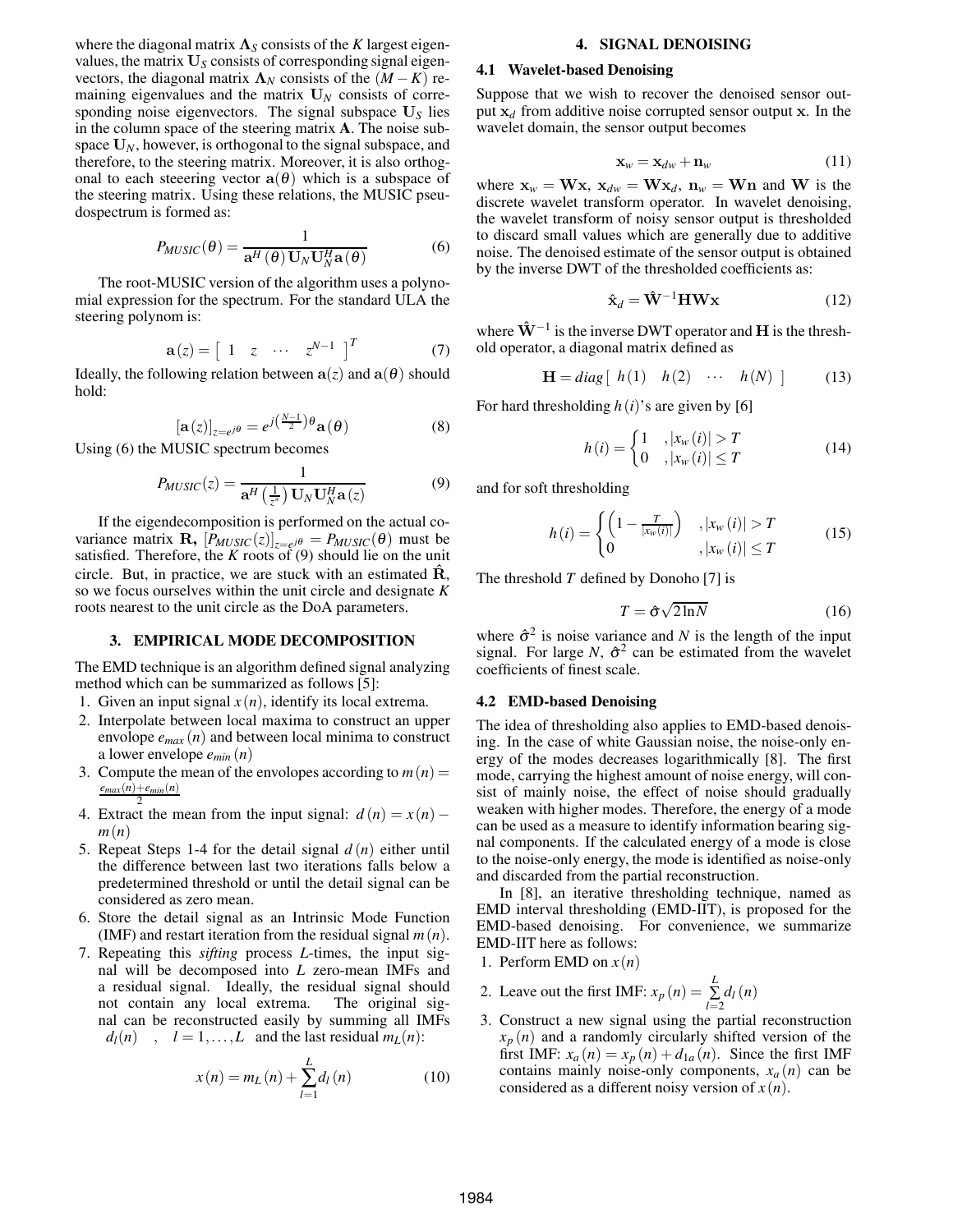- 4. Perform EMD on *xa* (*n*)
- 5. Perform denoising to the IMFs of  $x_a(n)$ :
	- (a) Calculate the noise-only IMF energies according to

$$
\hat{E}_l = \frac{\hat{\sigma}^2}{0.72} 2.01^{-l} \quad , \quad l = 2, 3, 4, \dots \tag{17}
$$

where  $\hat{\sigma}^2$  is noise variance which is approximately the variance of the first IMF.

(b) Calculate the threshold

$$
T_l = c\sqrt{E_l 2\ln N} \tag{18}
$$

where  $N$  is the length of the input signal, and  $c$  is a arbitrary constant.

(c) Perform interval-based thresholding for all extrema, that is, if the absolute value of *i*-th extremum falls below the threshold  $T_l$ , set all samples in the interval  $z_i = [z_i : z_{i+1}]$ , which contains the *i*-th extremum, and defined between the previous and the next zero crossings, to zero:

$$
d_{l}(\mathbf{z}_{i}) = \begin{cases} d_{l}(\mathbf{z}_{i}) & , |d_{l}(ex_{i})| > T_{l} \\ 0 & , |d_{l}(ex_{i})| \le T_{l} \end{cases}
$$
 (19)

- 6. Repeat Steps 3-5 *P* times to obtain the denoised versions  $\tilde{x}_p(n)$  of the input signal  $x(n)$ .
- 7. Averaging *P* denoised signal estimates, obtain the smoothed denoised signal  $x_d(n) = \frac{1}{p} \sum_{i=1}^{p} x_p(n)$

moothed qenoiseq signal 
$$
x_d(n) = \frac{1}{p} \sum_{p=1}^{n} x_p(n)
$$

# **5. THE PROPOSED DENOISING METHOD**

For the problem of DoA estimation, it is possible to improve the performance of the MUSIC algorithm in a low SNR environment by applying the denoising methods given in Section 3 to the noisy sensor outputs as a preprocessing step. However, if the sensor snapshots are uncorrelated, the denoising schemes will fail, since both the noise and the information signal will be spectrally white, therefore it is necessary to implement a colored signal model which will produce a signal form with autocorrelation form such as

$$
r_k(\tau) = \sigma_k^2 e^{-\alpha_k |\tau|} \tag{20}
$$

<sup>α</sup>*<sup>k</sup>* being the decay rate of the autocorrelation sequence of *k*th source signal. Since the standard MUSIC algorithm fails in the case of full coherence, the source signals may be modeled as mutually uncorrelated or partly correlated.

Although there has been some work on wavelet-based array denoising [3, 6], no applications of EMD-based denoising to DoA estimation has been reported so far. In this work, we propose an efficient EMD-denoising based DoA estimation method similar to wavelet-based denoising approaches, which can be summarized as follows:

- Step 1: By taking *N* temporal snapshots from the array sensors, construct the *M* channel array observation matrix **X** of size  $[M \times N]$ .
- Step 2: For each sensor output, which corresponds to rows of **X**, perform iterative EMD interval-thresholding (EMD-IIT) denoising to obtain the denoised matrix  $X_d$
- Step 3: Apply either the MUSIC or root-MUSIC algorithm on the denoised data matrix  $X_d$  and estimate the spatial spectrum and/or the related DoAs of the signal sources.

It is worthwhile to note that the proposed method performs an adaptive basis function extraction individually for each array channel. Thus, the coherent information between channels (i.e. the DoA estimate itself) cannot be guaranteed to preserved. Nevertheless, as the simulations in the next section also demonstrate, no significant information loss concerning the source localization occurs whenever the source signals are uncorrelated.

#### **6. COMPUTER SIMULATIONS**

In the simulations, two signal sources from 10*<sup>o</sup>* and 15*<sup>o</sup>* relative to array direction impinge on a uniform linear array. The source signals are mutually uncorrelated  $(S = I)$ , the autocorrelation of each source is exponentially decaying according to (21), all decay rates being  $\alpha_k = \frac{1}{200}$ . The ULA consists of  $M = 8$  receiving antennas. The distance between two neighboring array antennas is  $d = 0.5\lambda$ .  $N = 1024$  temporal snapshots are available from each sensor.

In the case of wavelet-based denoising, the analysis was performed on a 4-level decomposition using db22 wavelet from the Daubechies family. The resulting wavelet coefficients were hard thresholded using the threshold given in (14). In the case of EMD-based denoising, the constant *c* in (18) is chosen as  $c = 0.7$ , partial signal reconstruction starts from 6th IMF and we average  $P = 5$  iterations of EMDdenoised versions of sensor outputs.

In the first set of simulations, temporal and spatial white Gaussian noise is added to array sensor outputs, so the noisy signal has a signal to noise ratio of 0dB. Spectral MUSIC has been performed on 50 independent noisy datasets. In Figure 1, the mean of the MUSIC spectra is shown. As we can deduce from the figure, without denoising, the MU-SIC algorithm is not able to resolve the sources, whereas wavelet-denoising slightly increases the resolution. The EMD-denoising, however, clearly increases the resolution of spectral MUSIC.

In the second set of simulations, Root-MUSIC has been performed on different noise levels. For each noise level, the algorithm has been executed on 50 independent noisy datasets and their denoised versions. For each of the simulations, the mean squared errors related to the estimated DoA angles are calculated using

$$
MSE = \frac{1}{K} \sum_{k=1}^{K} (\hat{\theta}_k - \theta_k)^2
$$
 (21)

In Figure 2 the mean of the MSE for each noise level is shown. As it is seen from the figure, the denoising stage reduces the MSE of the estimates allowing more realistic estimates in noisy environments. For SNR levels lower than 0dB, EMD-based denoising yields better DoA estimates than wavelet-based denoising. The performance improvement detoriates with increasing SNR levels. This is partly due to the fact that a fixed number of IMFs were used for reconstruction for all noise levels. To increase the estimation performance, one can search for the optimal number of IMFs and threshold values at each noise level, though at the expense of increased computational complexity. The profound reason however, is that the EMD denoising technique summarized in Section 4.2 identifies the first IMF as noise-bearing signal component and alters it for the purpose of denoising. When the SNR level is relatively high,